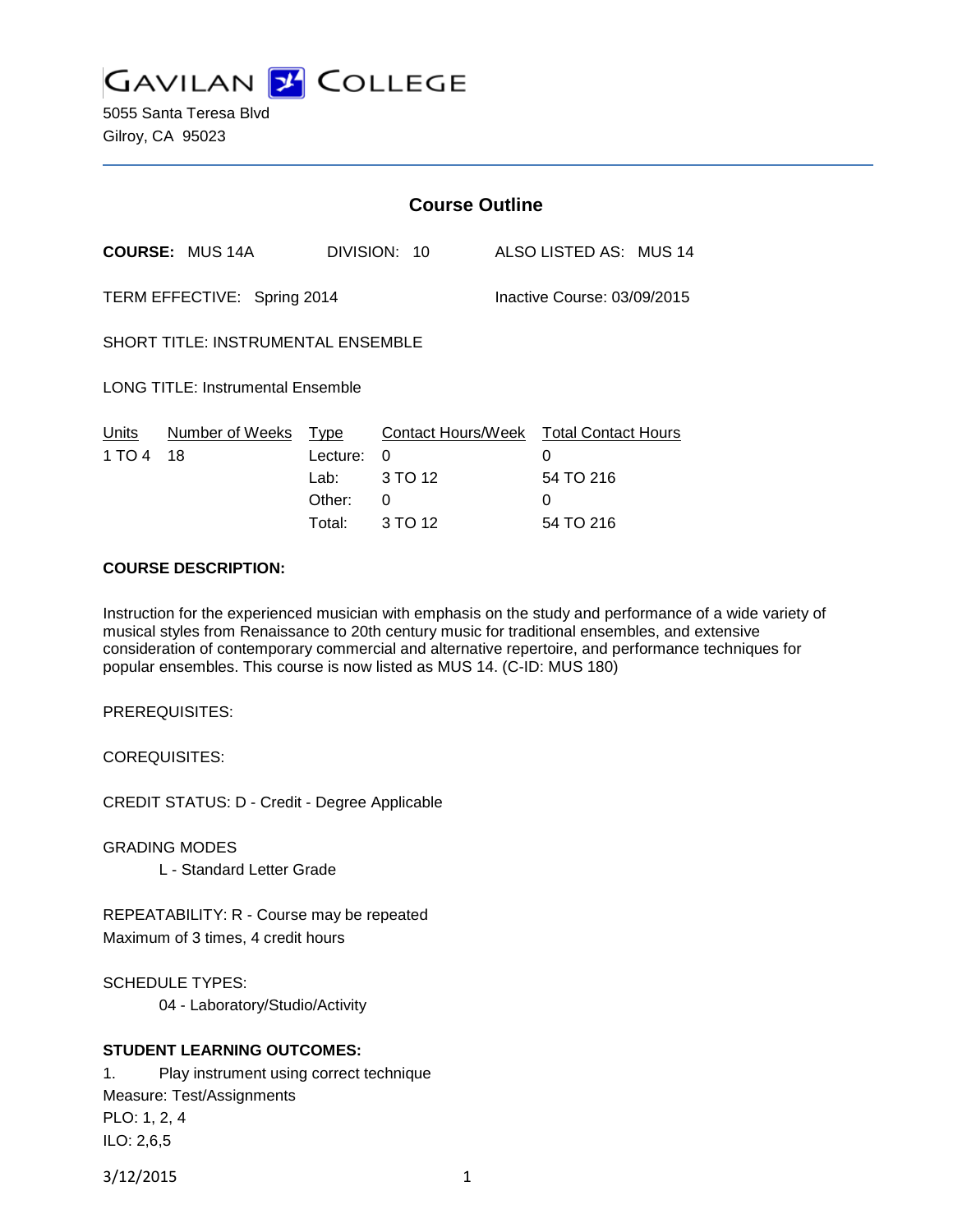GE-LO: A1, A6, C1, E1 Year assessed or anticipated year of assessment: 2010

2. Demonstrate collaborative learning by working with other musicians in rehearsal setting Measure: Analysis and Writing Assignments

PLO: 1,2,4 ILO: 6,1,5,4 GE-LO: A1, A6, C1, E1 Year assessed or anticipated year of assessment: 2010

3. Perform before live audience Measure: Project Analysis PLO: 1,2,4 ILO: 7,5,1,4,6 GE-LO: A1, C1, E1 Year assessed or anticipated year of assessment: 2010

# **CONTENT, STUDENT PERFORMANCE OBJECTIVES, OUT-OF-CLASS ASSIGNMENTS**

Inactive Course: 04/22/2013 Course is now listed as MUS 14.

Week 1

3-12 lab hours

TOPIC: Introduction; basic instrumental techniques.

Out of Class Assignments: assigned reading and exercises.

Student performance objectives: students will rehearse and perform music from the instrumental literature. Week 2

3-12 lab hours

TOPIC: Individual evaluation with the instructor to determine placement. Student written self-goals. Introduction and rehearsal of selected piece.

Out of Class Assignments: assigned reading and exercises.

Student performance objectives: students will rehearse and perform music from the instrumental literature Week 3

3-12 lab hours

TOPIC: Using sound amplification equipment. Microphone technique. Performance posture and stance.

Outside of class assignments: assigned reading and exercises. Introduction and rehearsal of selected piece. Assigned reading and exercises.

Student performance objectives: students will rehearse and perform music from the instrumental literature Week 4

3-12 lab hours

TOPIC: Introduction and rehearsal of selected piece.

Out of class assignments: assigned reading and exercises.

Student performance objectives: students will rehearse and perform music from the instrumental literature. Week 5

3-12 lab hours

TOPIC: Introduction and rehearsal of selected piece.

Out of class assignments: assigned reading and exercises.

Student performance objectives: students will rehearse and perform music from the instrumental literature.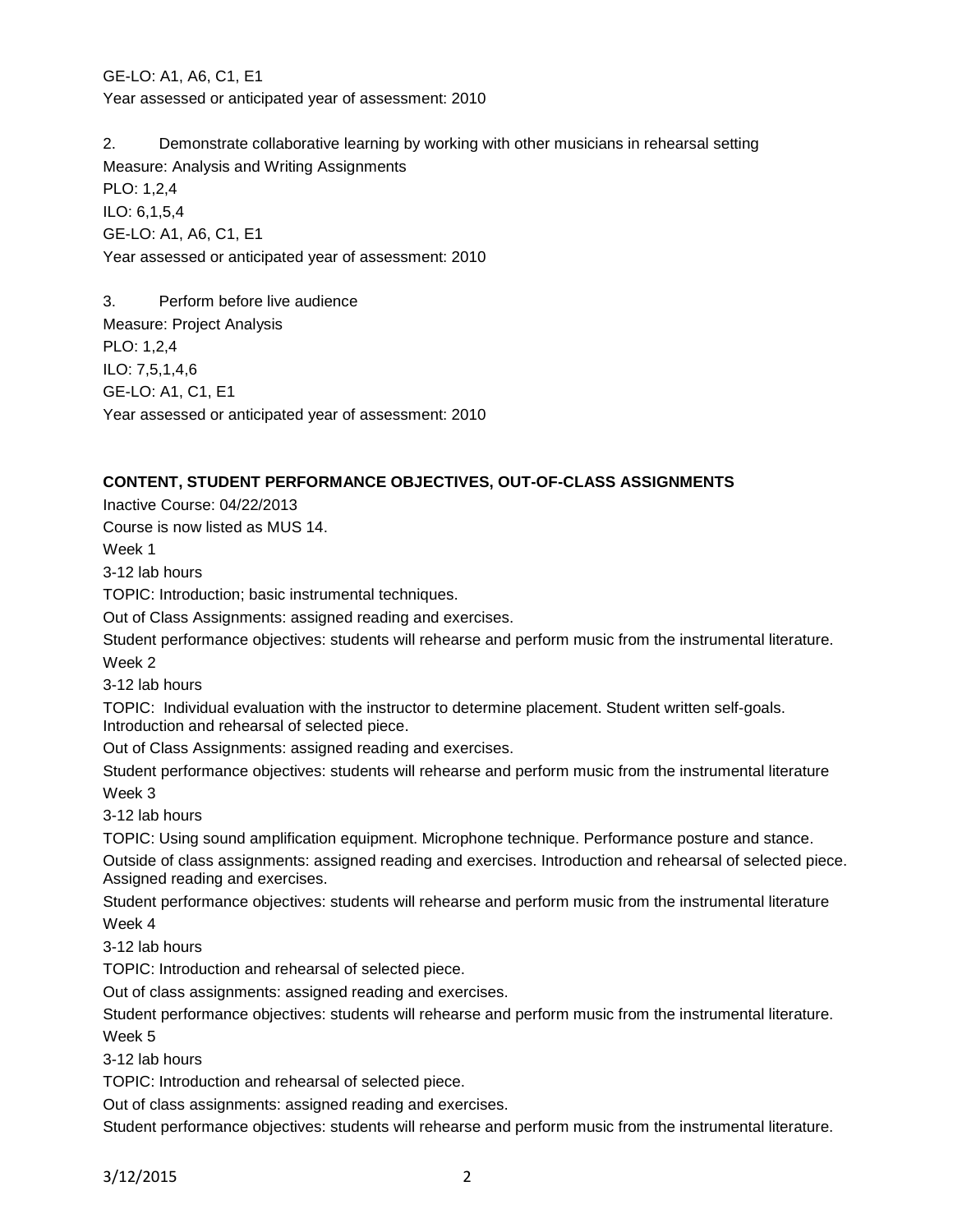Week 6

3-12 lab hours

TOPIC: Introduction and rehearsal of selected piece.

Out of class assignments: assigned reading and exercises.

Student performance objectives: students will rehearse and perform music from the instrumental literature Week 7

3-12 lab hours

TOPIC: Rehearsal of selected pieces for midterm performance.

Outside of class assignments: assigned reading and exercises.

Student performance objectives: students will rehearse and perform music from the instrumental literature Week 8

3-12 lab hours

TOPIC: Rehearsal of selected pieces for midterm performance.

Outside of class assignments: assigned reading and exercises.

Student performance objectives: students will rehearse and perform music from the instrumental literature Week 9 4 hours Performance midterm.

Week 10

3-12 lab hours

TOPIC: Introduction and rehearsal of selected piece.

Out of class assignments: assigned reading and exercises.

Student performance objectives: students will rehearse and perform music from the instrumental literature. Week 11

3-12 lab hours

TOPIC: Introduction and rehearsal of selected piece.

Out of class assignments: assigned reading and exercises.

Student performance objectives: students will rehearse and perform music from the instrumental literature.

Week 12

3-12 lab hours

TOPIC: Introduction and rehearsal of selected piece.

Out of class assignments: assigned reading and exercises.

Student performance objectives: students will rehearse and perform music from the instrumental literature. Week 13

3-12 lab hours

TOPIC: Introduction and rehearsal of selected piece.

Out of class assignments: assigned reading and exercises. Student performance objectives: students will rehearse and perform music from the instrumental literature.

Week 14

3-12 lab hours

TOPIC: Rehearsal of selected pieces for final performance.

Out of class assignments: assigned reading and exercises.

Student performance objectives: students will rehearse and perform music from the instrumental literature.

Week 15

3-12 lab hours

TOPIC: Rehearsal of selected pieces for final performance.

Out of class assignments: assigned reading and exercises.

Student performance objectives: students will rehearse and perform music from the instrumental literature. Week 16

3-12 lab hours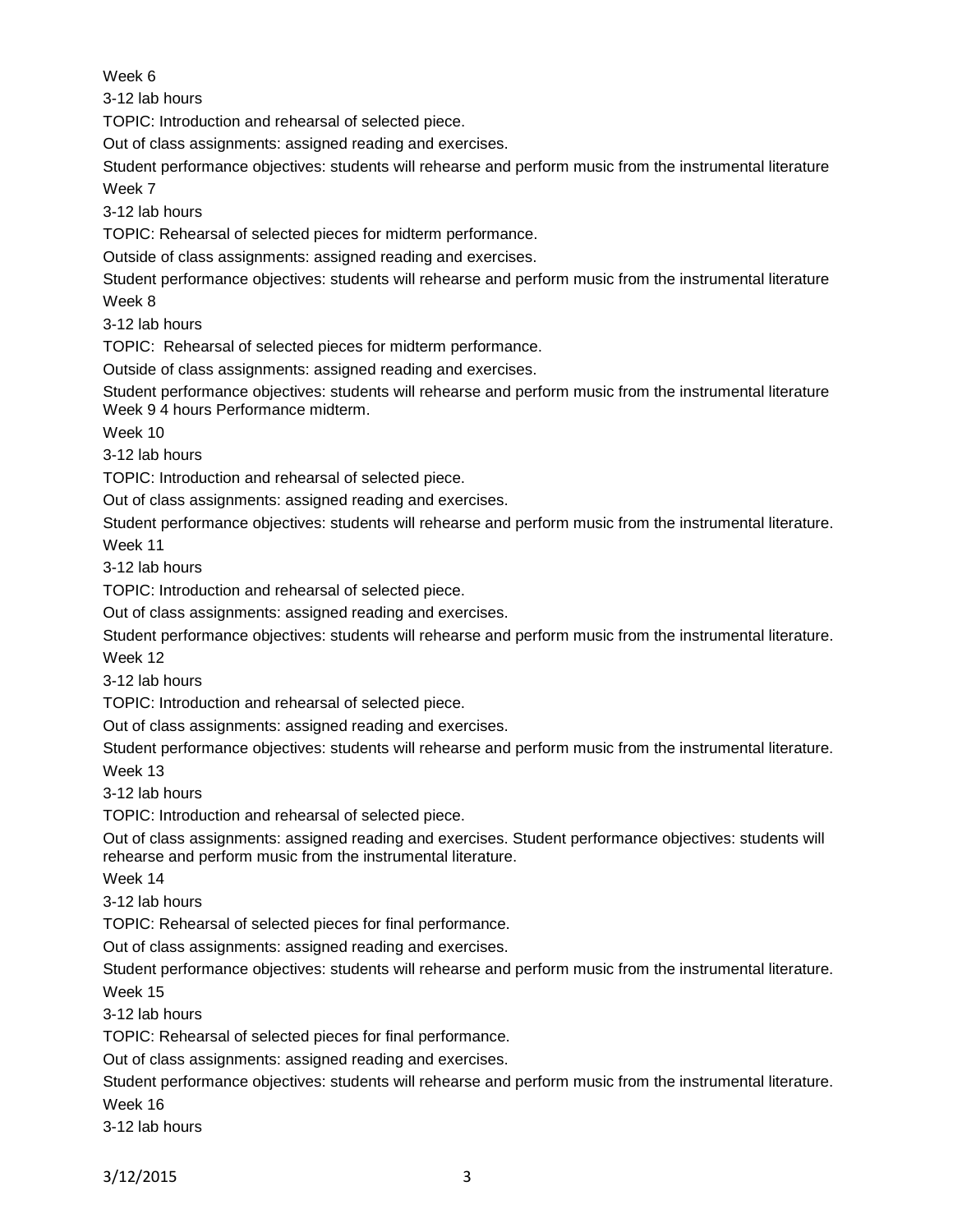TOPIC: Performing for video/film/live audience. Videotaped performance.

Out of class assignments: assigned reading and exercises.

Student performance objectives: students will rehearse and perform music from the instrumental literature.

Week 17 4 hours Final performance.

Week 18

2 hours Written evaluation of self-progress and ensemble achievement. Assignments are defined in the course outline. Each week the student will read assigned materials and complete appropriate assignments to meet the one-to-two lecture out-of-class standard.

## **METHODS OF INSTRUCTION:**

Lecture, demonstration, individual assistance.

### **METHODS OF EVALUATION:**

The types of writing assignments required: Other: Group evaluation The problem-solving assignments required: Other: Memorization The types of skill demonstrations required: Class performance Performance exams The types of objective examinations used in the course: None Other category: None The basis for assigning students grades in the course: Writing assignments: 5% - 10% Problem-solving demonstrations: 15% - 20% Skill demonstrations: 75% - 80% Objective examinations: 0% - 0% Other methods of evaluation: 0% - 0%

## **REPRESENTATIVE TEXTBOOKS:**

Repertoire appropriate to each ensemble.

#### **ARTICULATION and CERTIFICATE INFORMATION**

Associate Degree: GAV C1, effective 201370 CSU GE: IGETC: CSU TRANSFER: Transferable CSU, effective 201370 UC TRANSFER: Transferable UC, effective 201370

# **SUPPLEMENTAL DATA:**

Basic Skills: N Classification: A

3/12/2015 4